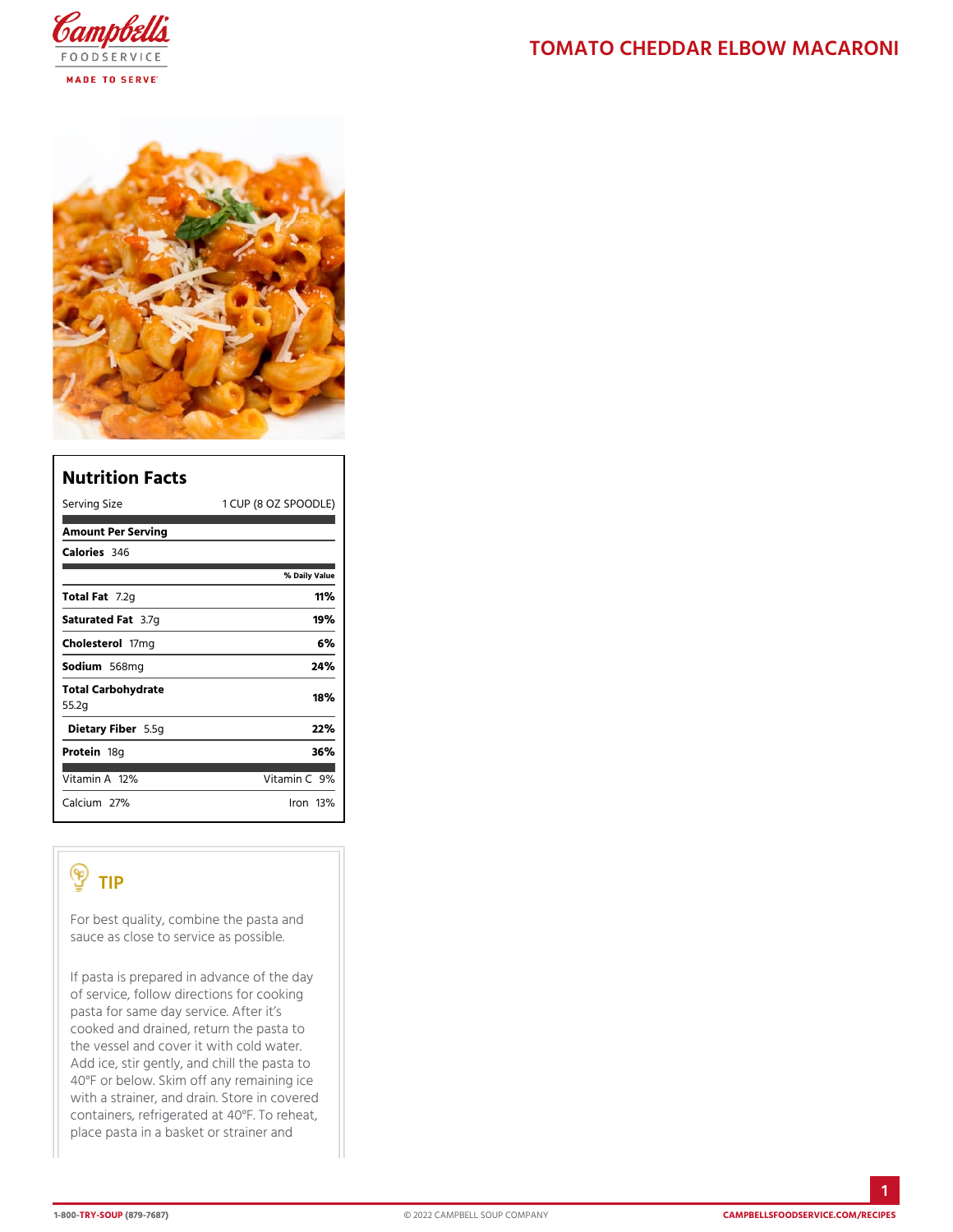## TOMATO CHEDDAR ELBOW M

plunge into rapidly boiling  $w$  at  $\frac{1}{2}$  Total Time hold for hot service at  $140^{\circ}$ F or



Serving & Size 1 CUP (8 OZ SPOODLE)

Looking for a flavorful, exciting meet meal components in your I child care settings? Made with Healthy Request<sup>®</sup> Condensed T Soup, whole grain pasta, low fa cheese and carrots, this easy t will keep the kids coming back school lunches!

| <b>INGREDIENTS</b>                                                                  | WEIGH | MEASU                |
|-------------------------------------------------------------------------------------|-------|----------------------|
| water                                                                               |       | 12 gallons           |
| whole grain elbow macaroni, dry 6 lb. 18 cups                                       |       |                      |
| Campbell's <sup>®</sup> Healthy Request <sup>®</sup> z.<br>Condensed Tomat 50Soupea |       | 3 cans               |
| low fat (1%) milk                                                                   |       | 1 $1/2$ ups          |
| carrot, shredded                                                                    |       | 9 oz. 2 cups         |
| reduced fat Cheddar cheese, shreddā5 oz.                                            |       | $7 \frac{1}{2}$ cups |
| mustard                                                                             |       | $1/2$ cups           |
| Worcestershire sauce                                                                |       | $1/4$ cups           |
| onion powder                                                                        |       | 2 tbsp.              |
| reduced fat Cheddar cheese, shredd 25 oz.                                           |       | 6 cups               |